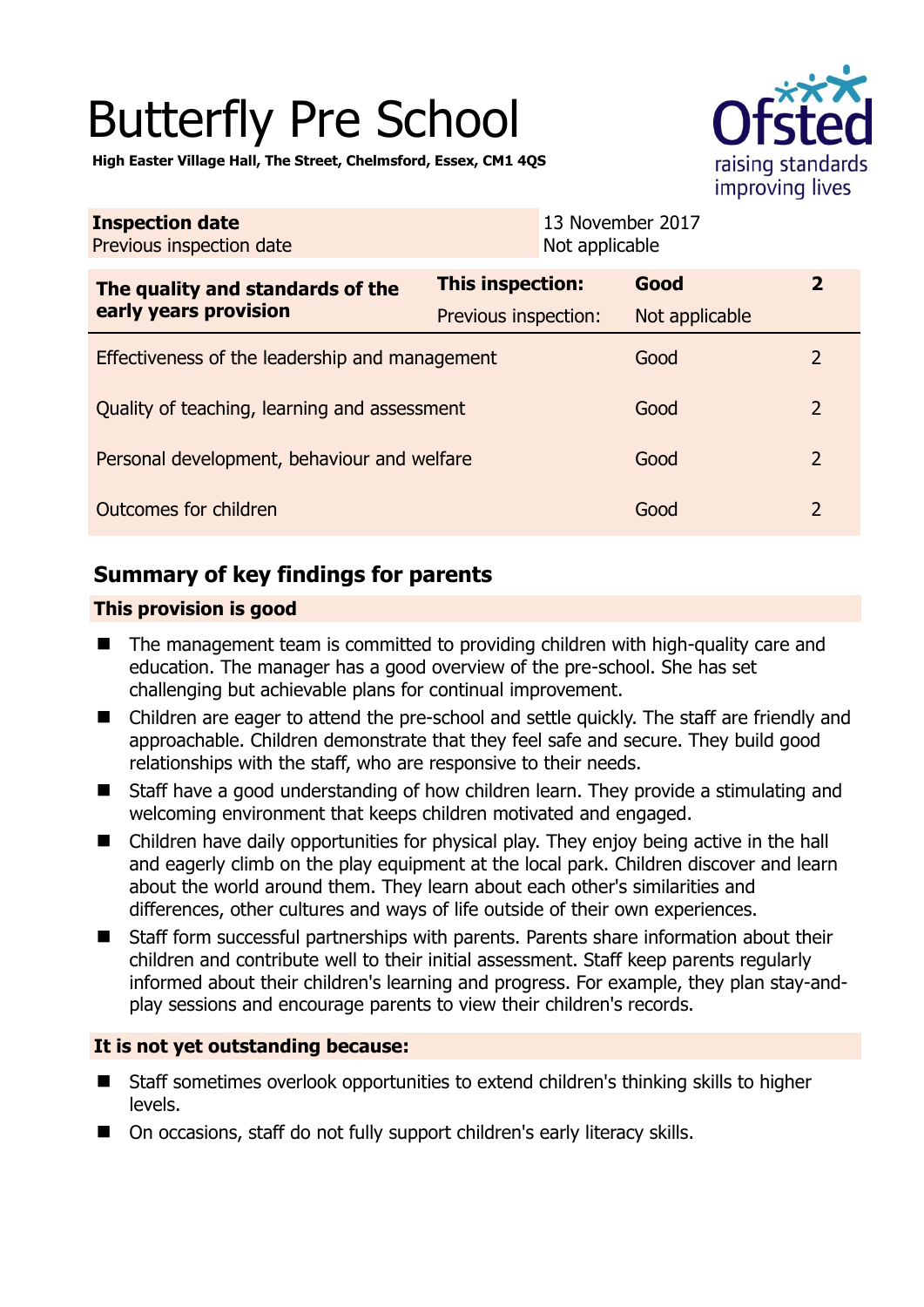# **What the setting needs to do to improve further**

### **To further improve the quality of the early years provision the provider should:**

- **E** provide children with more opportunities to link their thoughts and develop their own ideas
- make the most of opportunities to promote children's early reading and writing skills.

#### **Inspection activities**

- The inspector observed the quality of teaching during activities indoors and outdoors and assessed the impact this has on children's learning.
- The inspector spoke with staff and children during the inspection.
- The inspector completed a joint observation with the pre-school manager.
- The inspector held a meeting with the pre-school manager and spoke to the provider. She looked at relevant documentation and evidence of the suitability of staff working in the pre-school.
- The inspector spoke to a number of parents during the inspection and took account of their views.

## **Inspector**

Karen Harris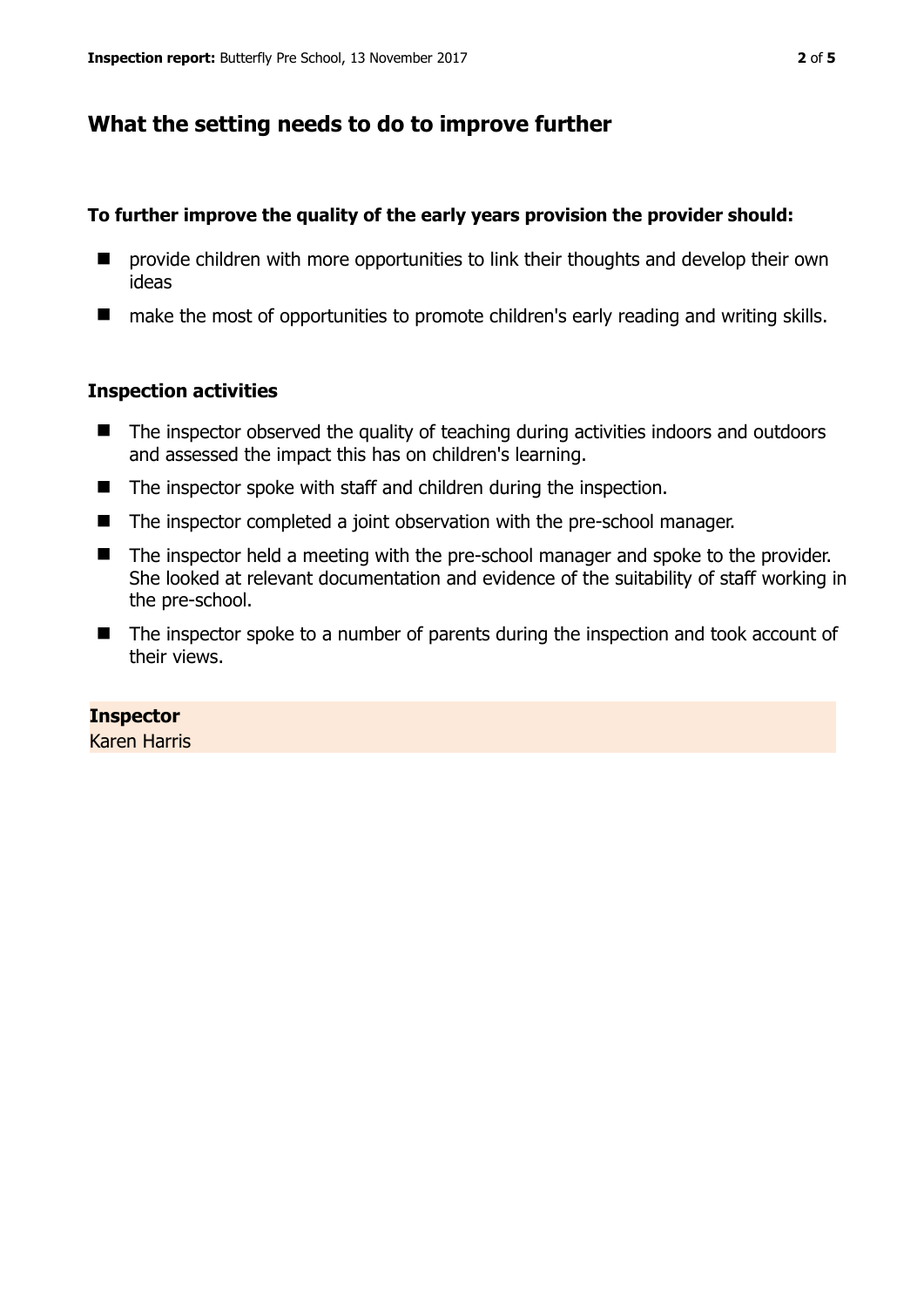# **Inspection findings**

## **Effectiveness of the leadership and management is good**

Safeguarding is effective. All staff have a secure understanding of the procedures they must follow if they have any concerns about children's welfare. The management team follows rigorous recruitment and induction procedures to help to ensure that all staff are suitable for their role. Clear policies and procedures are in place to guide staff. The manager regularly monitors all children's progress. Effective strategies are in place to manage any gaps in learning. The manager provides strong leadership for the staff team. She effectively monitors staff performance through regular supervisory meetings. This helps staff to reflect on their teaching practice. Staff access training that is targeted to support the learning needs of the children who attend. This contributes towards good teaching practice and has a positive impact on children's learning and development.

## **Quality of teaching, learning and assessment is good**

Staff get to know children's abilities well through regular observations and accurate assessments of what they can do. They use this information effectively to plan interesting activities to help children achieve their next steps in learning. This contributes to the good progress children make. Children confidently explore the environment, choosing what they would like to do next. For example, they enthusiastically peg 'washing' on the clothesline in the role-play home area. Staff interact purposefully. They get down to the children's level, join in with their play and provide support when necessary. Staff actively promote children's mathematical skills. They seize opportunities to incorporate numbers into children's everyday play. Children learn to identify numbers and recognise colours.

#### **Personal development, behaviour and welfare are good**

Staff carry out daily checks on the premises to ensure that all areas used by the children are safe and suitable. They supervise children well at all times. Children are familiar with the daily routines, which helps to support their emotional well-being. They learn to be independent and responsible. For example, children find their name card to self-register on arrival. They pour their own drinks and they join in with tidying toys away. Children follow good hygiene routines. They experience sociable mealtimes and enjoy a broad range of healthy and nutritious snacks. The atmosphere at the pre-school is calm. Staff are good role models. They provide clear guidance for children about what is acceptable behaviour. Children learn to share and take turns. Staff praise children as they recognise their efforts and achievements. Children develop their confidence and self-esteem.

#### **Outcomes for children are good**

Children make good progress in their learning given their starting points and capabilities. They develop many skills in preparation for when they start school. Children form friendships and enjoy their play together. They enjoy whole-group activities. Children learn to listen to adults and respond well to instructions. They develop good concentration and perseverance, for example, as they make puppets. Children confidently use equipment, such as scissors, carefully. They are proud of what they achieve.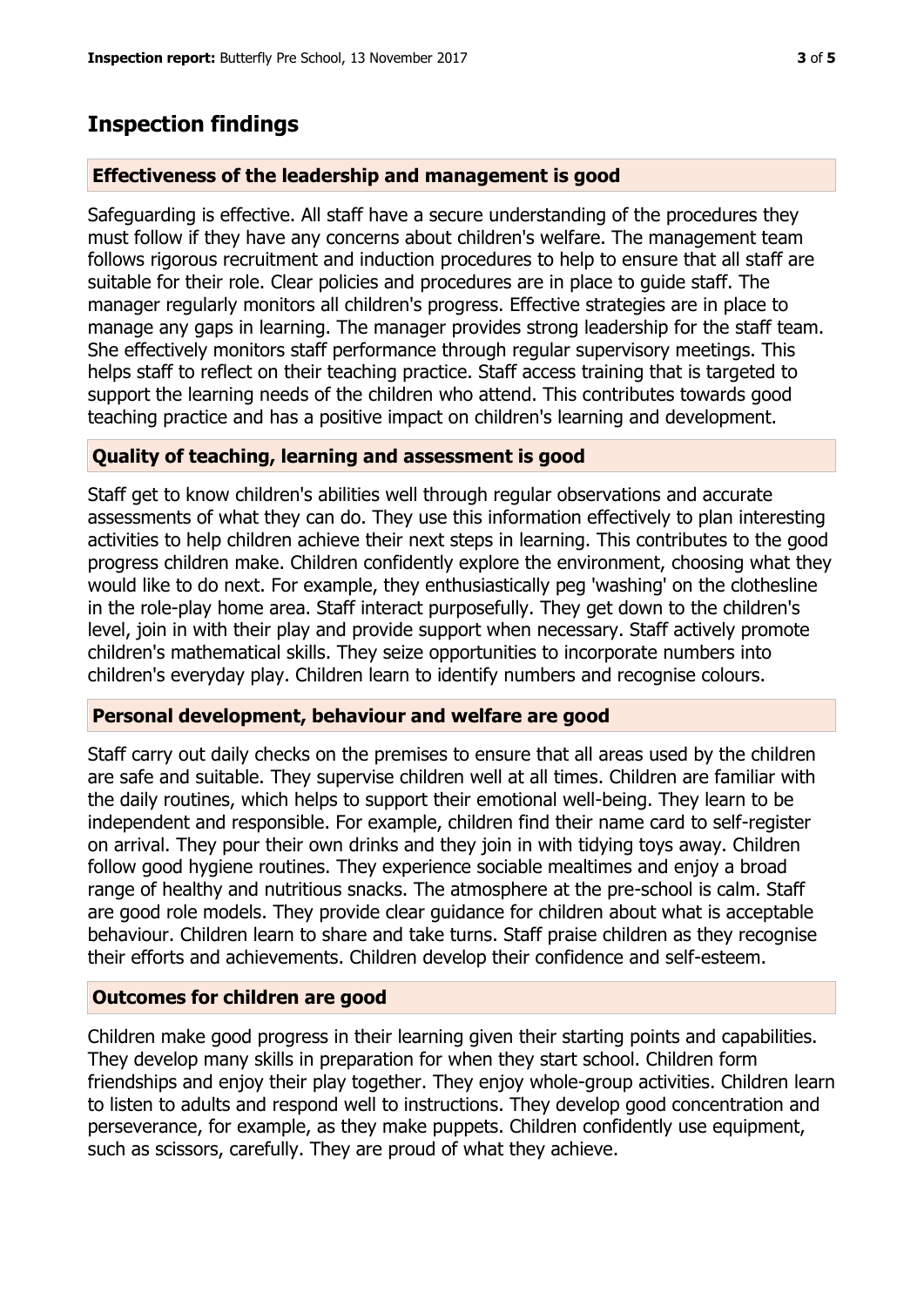# **Setting details**

| Unique reference number                             | EY494127                                                                             |  |
|-----------------------------------------------------|--------------------------------------------------------------------------------------|--|
| <b>Local authority</b>                              | <b>Essex</b>                                                                         |  |
| <b>Inspection number</b>                            | 1026754                                                                              |  |
| <b>Type of provision</b>                            | Sessional provision                                                                  |  |
| Day care type                                       | Childcare - Non-Domestic                                                             |  |
| <b>Registers</b>                                    | Early Years Register, Compulsory Childcare<br>Register, Voluntary Childcare Register |  |
| Age range of children                               | $2 - 4$                                                                              |  |
| <b>Total number of places</b>                       | 30                                                                                   |  |
| Number of children on roll                          | 25                                                                                   |  |
| Name of registered person                           | Jayne Anne Louise Hulbert                                                            |  |
| <b>Registered person unique</b><br>reference number | RP515807                                                                             |  |
| Date of previous inspection                         | Not applicable                                                                       |  |
| <b>Telephone number</b>                             | 07850113477                                                                          |  |

Butterfly Pre-school registered in 2015. The pre-school employs four members of childcare staff. Of these, two hold appropriate early years qualifications at level 3. The pre-school opens from Monday to Friday during term time. Sessions are from 9am until 3pm. The pre-school provides funded early education for two-, three- and four-year-old children.

This inspection was carried out by Ofsted under sections 49 and 50 of the Childcare Act 2006 on the quality and standards of provision that is registered on the Early Years Register. The registered person must ensure that this provision complies with the statutory framework for children's learning, development and care, known as the early years foundation stage.

Any complaints about the inspection or the report should be made following the procedures set out in the guidance 'Complaints procedure: raising concerns and making complaints about Ofsted', which is available from Ofsted's website: www.gov.uk/government/organisations/ofsted. If you would like Ofsted to send you a copy of the guidance, please telephone 0300 123 4234, or email enquiries@ofsted.gov.uk.